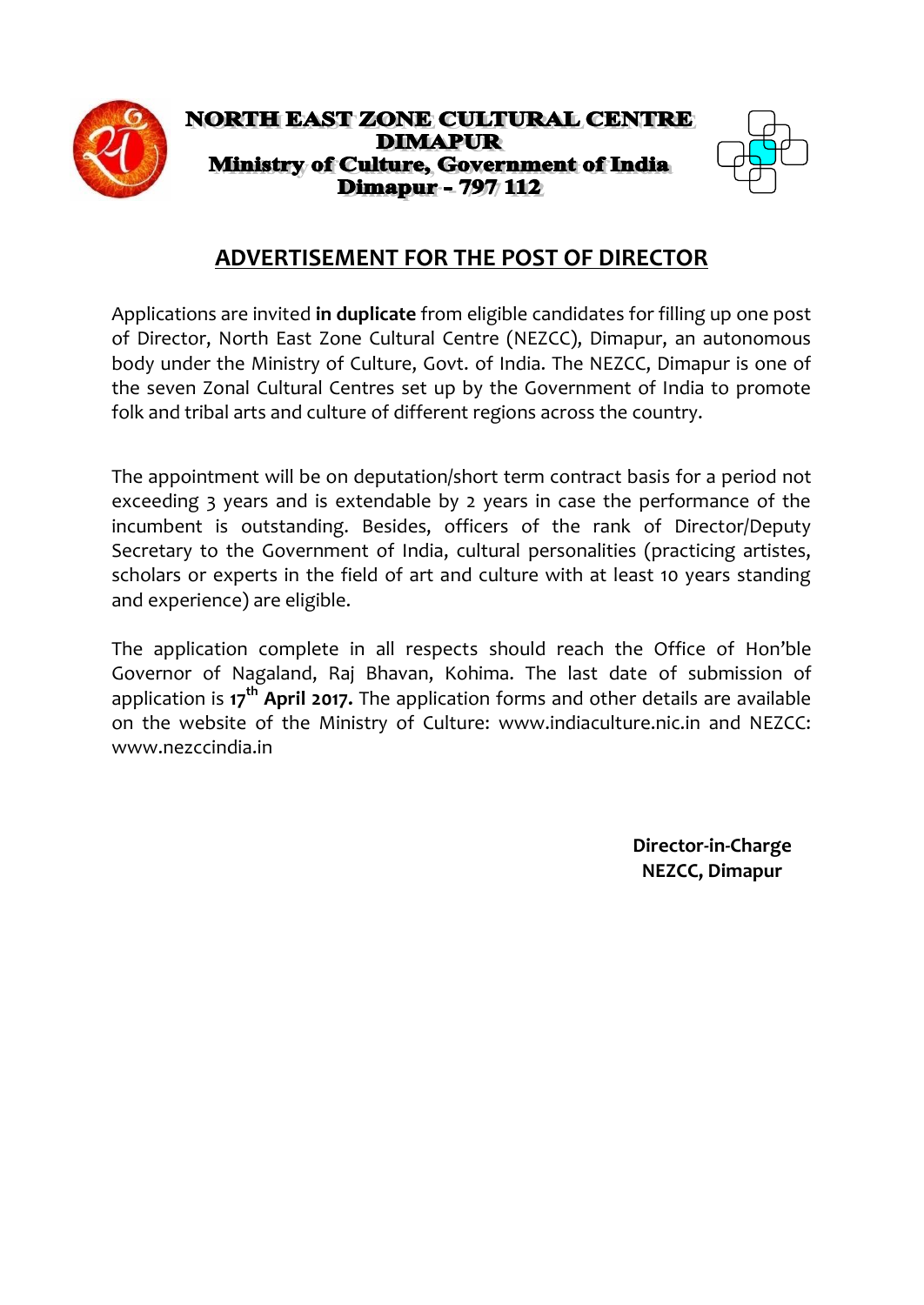### **NORTH EAST ZONE CULTURAL CENTRE (Ministry of Culture, Govt. of India) Dimapur, Nagaland**

### **VACANCY CIRCULAR**

Subject: Filling up of one post of Director, North East Zone Cultural Centre (NEZCC), Dimapur on deputation or short term contract basis - reg.

It is proposed to fill up one post of Director, North East Zone Cultural Centre (NEZCC), Dimapur, an autonomous body under the Ministry of Culture, Government of India.

2. The post is proposed to be filled up on deputation or short term contract basis for a period not exceeding 3 years, extendable by 2 years in case the performance of the incumbent is outstanding. The details for filling up of the post are given in **Annex-I**.

3. The application complete in all respects should reach the Office of Hon'ble Governor of Nagaland, Raj Bhavan, Kohima. The last date of submission application is  $17<sup>th</sup>$  April, 2017. The cultural personalities can forward their applications directly while the departmental candidates should forward their applications through proper channel. The format for the application is given at **Annex-II**. Details are also available on the website of Ministry of Culture, Government of India (www.indiaculture.nic.in) as well as of NEZCC (www.nezccindia.in).

> **(Director-Incharge) NEZCC, Dimapur**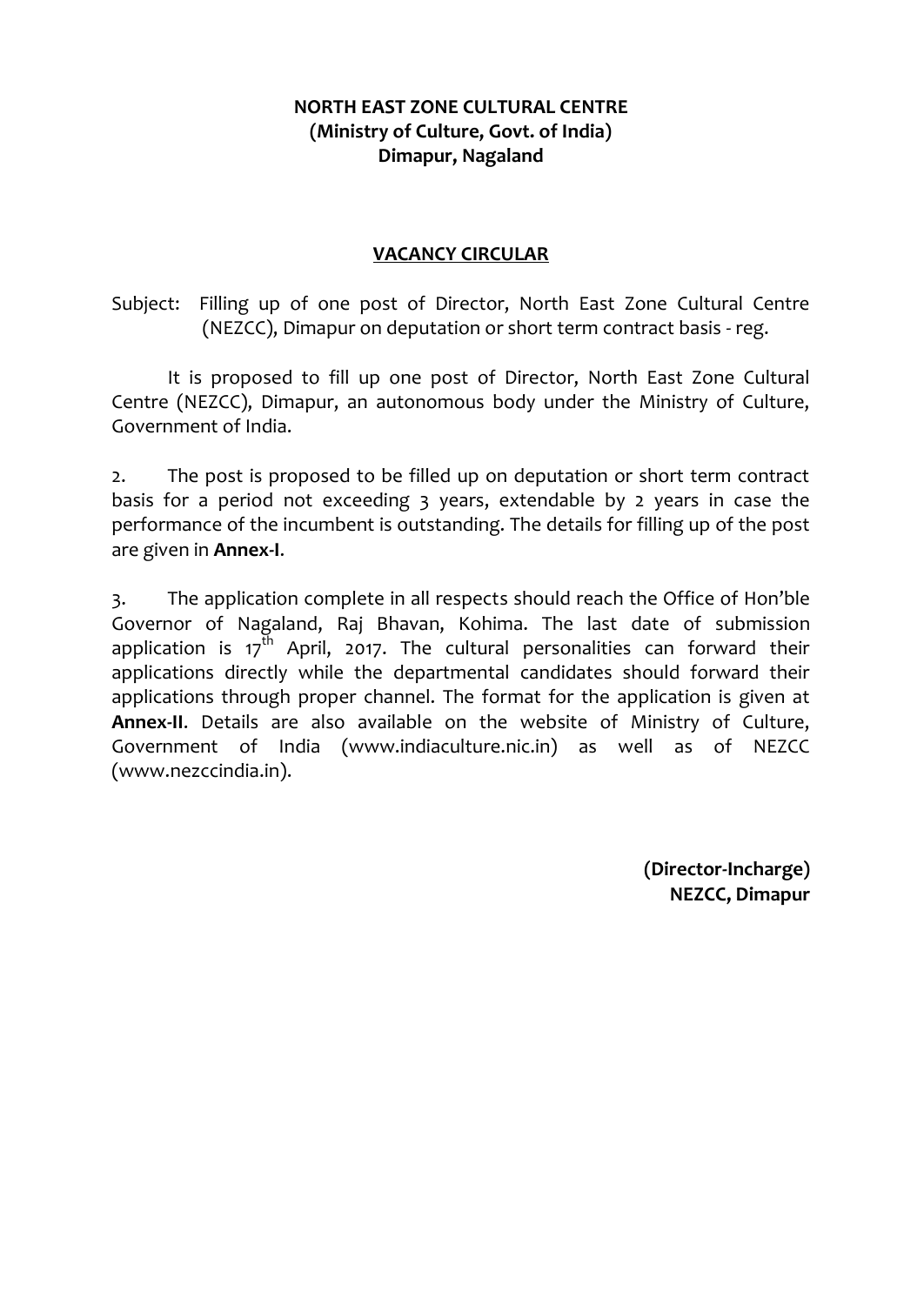#### **Government of India Ministry of Culture** \*\*\*\*\*

### **Eligibility Criteria/ Duties and Responsibilities for the post of Director, North East Zone Cultural Centre (NEZCC), Dimapur**

Applications are invited, **in duplicate,** from eligible candidates for filling up of one post of Director, North East Zone Cultural Centre (NEZCC), Dimapur, an autonomous body under the Ministry of Culture, Govt. of India. NEZCC, Dimapur is one of the seven Zonal Cultural Centres set up by the Government of India to promote folk and tribal art and culture of different regions across the country. The eligibility criteria and other details are given below. The format of application and other details are available on the website of Ministry of Culture: www.indiaculture.nic.in

| $\mathbf{1}$            | Name of the post        | Director                                                                                                                                  |  |  |  |  |  |
|-------------------------|-------------------------|-------------------------------------------------------------------------------------------------------------------------------------------|--|--|--|--|--|
| $\overline{2}$          | Number of post          | One                                                                                                                                       |  |  |  |  |  |
| $\overline{\mathbf{3}}$ | Mode of Recruitment     | Deputation/Short Term Contract                                                                                                            |  |  |  |  |  |
| $\overline{4}$          | Scale of pay/ Grade Pay | Rs.37,400 - 67,000 + GP Rs. 8,700 (pre-revised as per 6 <sup>th</sup> CPC)                                                                |  |  |  |  |  |
| 5                       | Age limit for applying  | Deputation: Not exceeding 55 years                                                                                                        |  |  |  |  |  |
|                         | (as on the date<br>of   | Short Term Contract: Not exceeding 65 years                                                                                               |  |  |  |  |  |
|                         | publication<br>of       |                                                                                                                                           |  |  |  |  |  |
|                         | advertisement)          |                                                                                                                                           |  |  |  |  |  |
| 6                       | Eligibility Criteria    | For Deputation:                                                                                                                           |  |  |  |  |  |
|                         |                         | Officers working in the rank of Director/Deputy Secretary to the                                                                          |  |  |  |  |  |
|                         |                         | Government of India having experience of working in                                                                                       |  |  |  |  |  |
|                         |                         | Organizations related to Art & Culture:                                                                                                   |  |  |  |  |  |
|                         |                         |                                                                                                                                           |  |  |  |  |  |
|                         |                         | i.<br>Holding post on regular basis in the pay scale of Rs.                                                                               |  |  |  |  |  |
|                         |                         | 37,400-67,000 + GP Rs.8,700 (pre-revised as per $6^{th}$ CPC)                                                                             |  |  |  |  |  |
|                         |                         | <b>OR</b>                                                                                                                                 |  |  |  |  |  |
|                         |                         | Having 3 years of regular service in the pay scale of Rs.<br>ii.<br>15,600-39,100 + GP Rs.7,600 (pre-revised as per 6 <sup>th</sup> CPC). |  |  |  |  |  |
|                         |                         | <b>Short Term Contract:</b>                                                                                                               |  |  |  |  |  |
|                         |                         | Eminent cultural personalities (practising artistes, scholars<br>i.                                                                       |  |  |  |  |  |
|                         |                         | or experts) in the field of Art & Culture with atleast 10                                                                                 |  |  |  |  |  |
|                         |                         | years standing and experience;                                                                                                            |  |  |  |  |  |
|                         |                         | Possessing Bachelor Degree; and<br>ii.                                                                                                    |  |  |  |  |  |
|                         |                         | Minimum of 3 years' administrative experience in running<br>iii.                                                                          |  |  |  |  |  |
|                         |                         | cultural institution(s).                                                                                                                  |  |  |  |  |  |
| $\overline{7}$          | Tenure of appointment   | The tenure will be for a duration of 3 years extendable by 2 years                                                                        |  |  |  |  |  |
|                         |                         | in case of outstanding performance.                                                                                                       |  |  |  |  |  |
| 8                       | <b>Duties</b><br>and    | To function as the Chief Executive Officer of the NEZCC<br>i.                                                                             |  |  |  |  |  |
|                         | Responsibilities        | To function as the Member Secretary of the Governing<br>ii.                                                                               |  |  |  |  |  |
|                         |                         | <b>Body and Executive Board</b>                                                                                                           |  |  |  |  |  |
|                         |                         | To act as in charge of overall administration for proper<br>iii.                                                                          |  |  |  |  |  |
|                         |                         | management and affairs of the Society.                                                                                                    |  |  |  |  |  |

 $\ldots$  2/-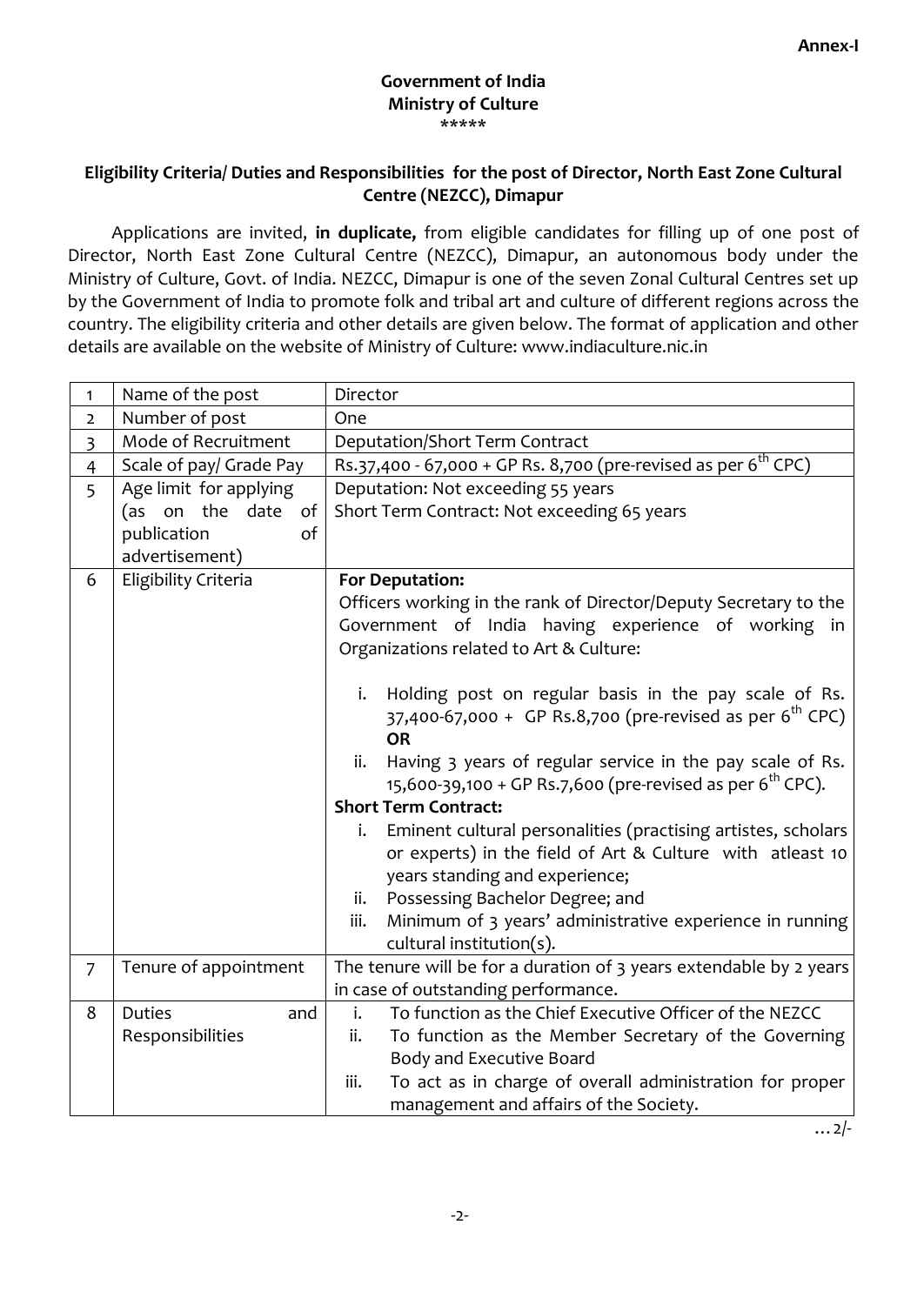| Ω  | Place of duty | Dimapur, Nagaland                                                                                               |  |  |  |  |
|----|---------------|-----------------------------------------------------------------------------------------------------------------|--|--|--|--|
| 10 |               | Last Date for receipt of $\vert$ The application complete in all respects should reach the Office               |  |  |  |  |
|    |               | applications in the office   of Hon'ble Governor of Nagaland, Raj Bhavan, Kohima. The last                      |  |  |  |  |
|    |               | of the Hon'ble Governor $\vert$ date of submission of application is 17 <sup>th</sup> April, 2017. The cultural |  |  |  |  |
|    | of Nagaland   | personalities may forward their applications directly, while the                                                |  |  |  |  |
|    |               | departmental candidates should forward their applications                                                       |  |  |  |  |
|    |               | through proper channel within the prescribed time limit.                                                        |  |  |  |  |
|    |               | Applications received after the due date will not be                                                            |  |  |  |  |
|    |               | entertained.                                                                                                    |  |  |  |  |

\*\*\*\*\*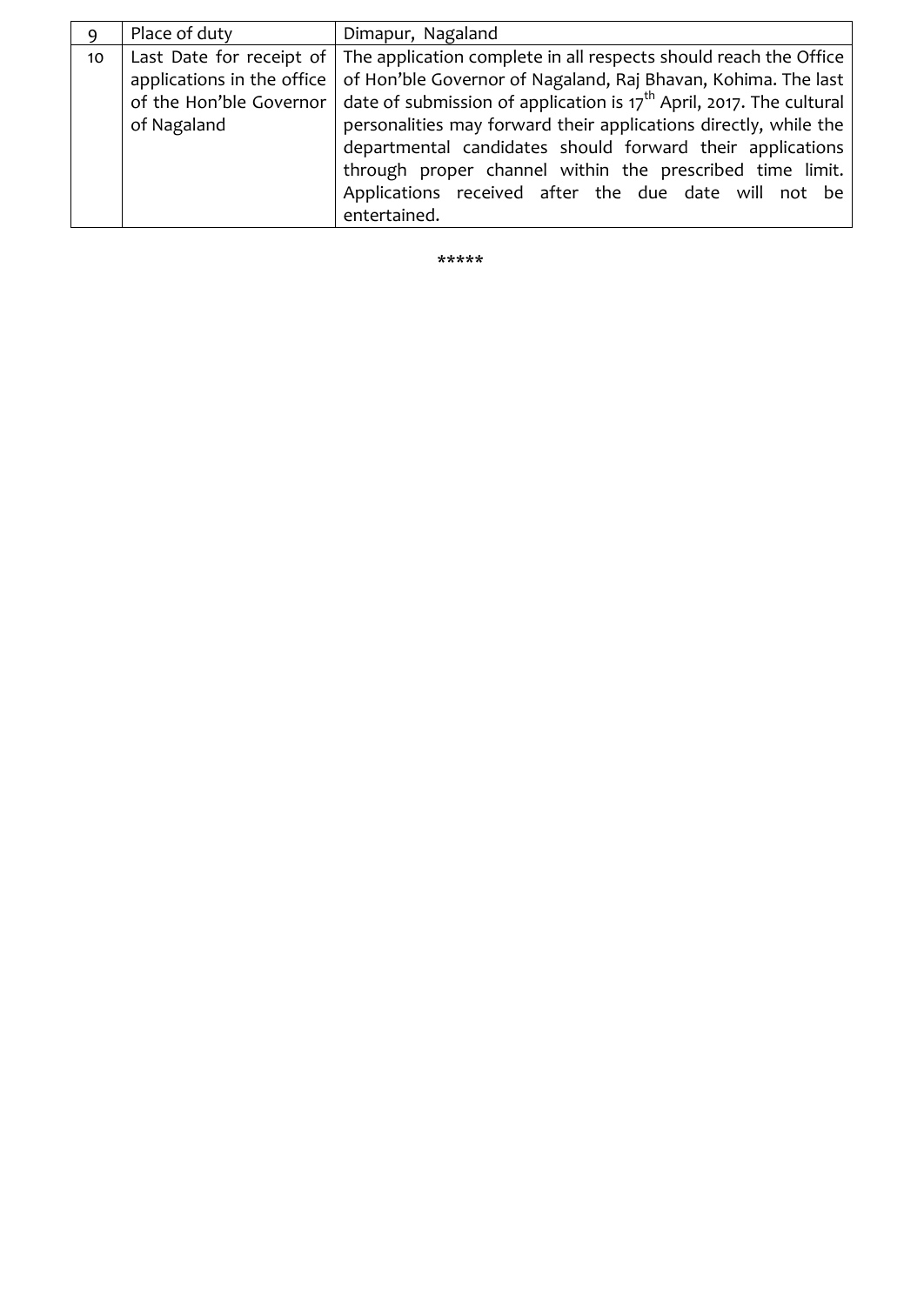## **Application proforma for the post of Director, North East Zone Cultural Centre (NEZCC), Dimapur**

| $\mathbf{1}$                | Name in Block letters                                                                    |           |                 |    |      |    |               |                  |  |
|-----------------------------|------------------------------------------------------------------------------------------|-----------|-----------------|----|------|----|---------------|------------------|--|
| $\overline{2}$              | Address/ Tel                                                                             | No.       |                 |    |      |    |               |                  |  |
|                             | Mobile No./ E-mail ID<br>of<br><b>Birth</b>                                              |           |                 |    |      |    |               | Affix recent     |  |
| $\overline{3}$              | Date<br>Christian era)                                                                   | (in       |                 |    |      |    | passport size |                  |  |
| 4                           | Age as on the date of                                                                    |           |                 |    |      |    |               | Photograph       |  |
|                             | publication                                                                              | of        |                 |    |      |    |               |                  |  |
|                             | advertisement                                                                            |           |                 |    |      |    |               |                  |  |
| 5                           | Educational and other Qualifications:                                                    |           |                 |    |      |    |               |                  |  |
|                             |                                                                                          |           |                 |    |      |    |               |                  |  |
| 6                           | Achievements and experience in case of cultural personalities:                           |           |                 |    |      |    |               |                  |  |
|                             |                                                                                          |           |                 |    |      |    |               |                  |  |
| 7                           | Administrative experience in case of cultural personalities:                             |           |                 |    |      |    |               |                  |  |
| 8.                          | Details of Employment, in chronological order:                                           |           |                 |    |      |    |               |                  |  |
|                             | Name of the Office                                                                       | Post held | Nature          | of | From | To | Scale of      | Nature of duties |  |
|                             |                                                                                          |           | employment i.e. |    |      |    | Pay           | performed        |  |
|                             |                                                                                          |           | Ad-hoc          | or |      |    |               |                  |  |
|                             |                                                                                          |           | temporary       | or |      |    |               |                  |  |
|                             |                                                                                          |           | quasi-          |    |      |    |               |                  |  |
|                             |                                                                                          |           | permanent       | or |      |    |               |                  |  |
|                             |                                                                                          |           | permanent       | or |      |    |               |                  |  |
|                             |                                                                                          |           | deputation      |    |      |    |               |                  |  |
|                             |                                                                                          |           |                 |    |      |    |               |                  |  |
| 9                           | Please state clearly whether in the light of the above information, how                  |           |                 |    |      |    |               |                  |  |
|                             | you meet the requirements of the post                                                    |           |                 |    |      |    |               |                  |  |
| 10                          | Additional information, if any, which you                                                |           |                 |    |      |    |               |                  |  |
|                             | would like to mention in support of your                                                 |           |                 |    |      |    |               |                  |  |
|                             | suitability for the post                                                                 |           |                 |    |      |    |               |                  |  |
| 11                          | List of documents attached (All documents should be self attested. Application should be |           |                 |    |      |    |               |                  |  |
| continuously page numbered) |                                                                                          |           |                 |    |      |    |               |                  |  |
| Document                    |                                                                                          |           |                 |    |      |    | Page No       |                  |  |
|                             |                                                                                          |           |                 |    |      |    |               |                  |  |
|                             |                                                                                          |           |                 |    |      |    |               |                  |  |

 I hereby declare that all statements made in this application are true, complete and correct to the best of my knowledge and belief. I understand that in the event of any information